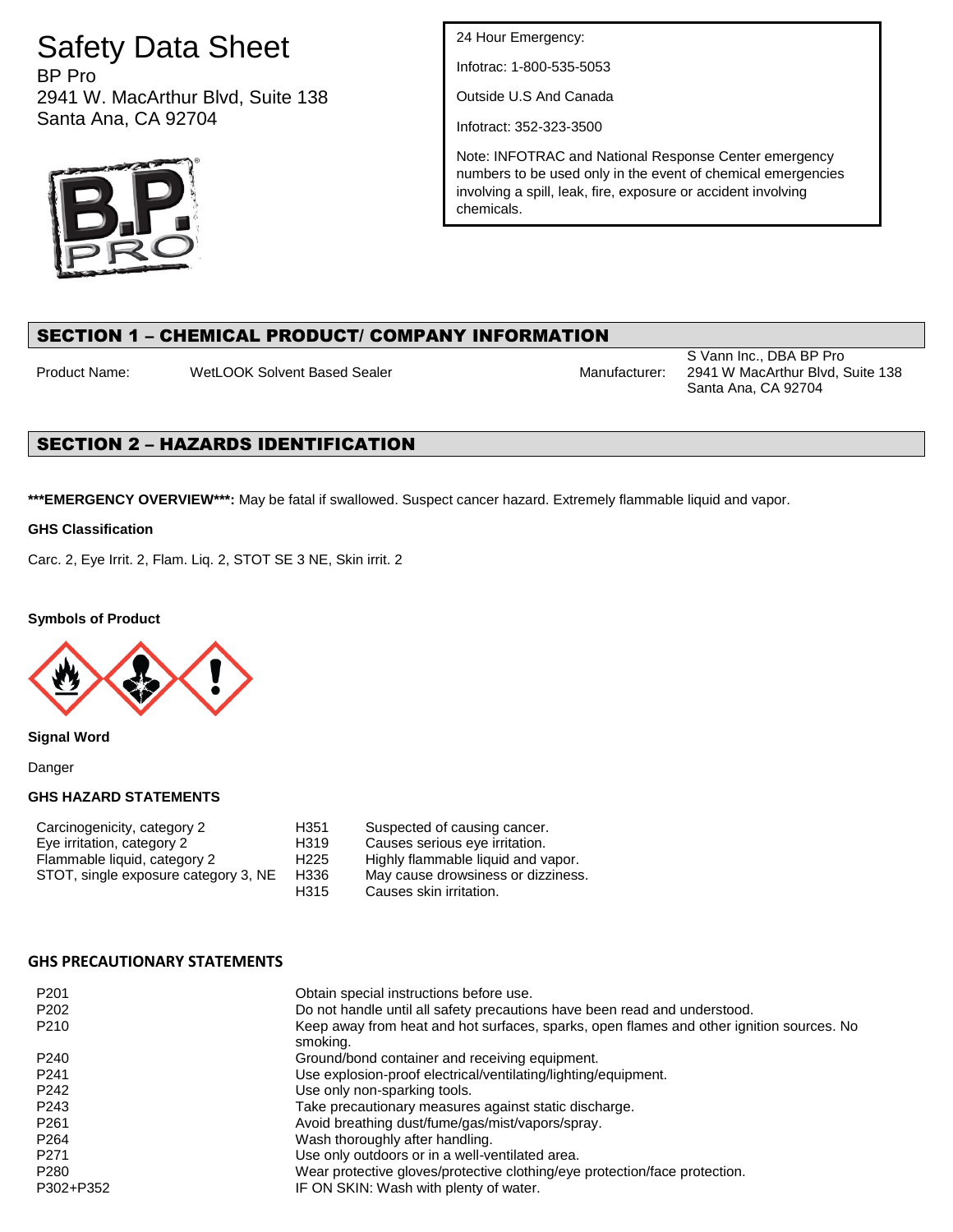| P303+P361+P353   | IF ON SKIN (or hair): Take off immediately all contaminated clothing. Rinse skin with<br>water/shower.                              |
|------------------|-------------------------------------------------------------------------------------------------------------------------------------|
| P304+P340        | IF INHALED: Remove person to fresh air and keep comfortable for breathing.                                                          |
| P305+P351+P338   | IF IN EYES: Rinse cautiously with water for several minutes. Remove contact lenses, if present and<br>easy to do. Continue rinsing. |
| $P308 + P313$    | If exposed or concerned: Get medical advice/attention.                                                                              |
| P312             | Call a POISON CENTER/doctor/physician if you feel unwell.                                                                           |
| P321             | Specific treatment (see first aid section on this label).                                                                           |
| P332+P313        | If skin irritation occurs: Get medical advice/attention.                                                                            |
| P337+P313        | If eye irritation persists: Get medical advice/attention.                                                                           |
| P362 + P364      | Take off contaminated clothing and wash it before reuse.                                                                            |
| P370 + P378      | In case of fire: Use appropriate method to extinguish.                                                                              |
| $P403 + P233$    | Store in a well-ventilated place. Keep container tightly closed.                                                                    |
| P403 + P235      | Store in a well-ventilated place. Keep cool.                                                                                        |
| P405             | Store locked up.                                                                                                                    |
| P <sub>501</sub> | Dispose of contents/container in accordance with local/regional/national/international regulations.                                 |

# SECTION 3 – COMPOSITION/INFORMATION ON INGREDIENTS

| Chemical Name | CAS-No.   | Wt. %   | <b>GHS Symbols</b> | <b>GHS Statements</b>        |
|---------------|-----------|---------|--------------------|------------------------------|
| 2-propanone   | 67-64-1   | 50-75   | GHS02-GHS07        | H <sub>225</sub> -319-336    |
| Xylene        | 1330-20-7 | $25-10$ | GHS02-GHS07-GHS08  | H226-315-319-332-335-351-373 |
| Ethylbenzene  | 100-41-4  | 1.0-2.5 | GHS02-GHS07-GHS08  | H225-315-319-332-335-373     |

The text for GHS Hazard Statements shown above (if any) is given in the "Other information" section.

## SECTION 4 – FIRST AID MEASURES



FIRST AID - EYE CONTACT: Remove contact lenses if worn. Immediately flush eyes with water. Flush eyes with water for a minimum of 15 minutes, occasionally lifting and lowering upper lids. Get medical attention promptly.

**FIRST AID – SKIN CONTACT:** Immediately flush skin with plenty of water. Remove clothing. Get medical attention immediately. Wash clothing separately and clean shoes before reuse.

**FIRST AID – INHALATION:** Rescuers should put on appropriate gear. Remover from area of exposure. If not breathing, give artificial respiration. If breathing is difficult, give oxygen. Get immediate medical attention. To prevent aspiration, keep head below knees.

**FIRST AID – INGESTION:** Do not induce vomiting. Do not give liquids. Obtain emergency medical attention.

## SECTION 5 – FIRE-FIGHTING MEASURES

**UNUSUAL FIRE AND EXPLODING HAZARDS:** Extremely flammable liquid and vapor. Vapors/dust may form explosive mixture with air. Vapors can travel to a source of ignition and flash back. Empty containers retain product residue (liquid and/or vapor) and can be dangerous. DO NOT pressurize, cut, weld, braze, solder, drill, grind, or expose such containers to heat, flame, sparks, static electricity, or other sources of ignition. Also, do not reuse container without commercial cleaning or reconditioning. Closed container may explode under extreme heat.

**SPECIAL FIREFIGHTING PROCEDURES:** As in any fire, wear self-contained breathing apparatus pressure-demand (MSHA/NIOSH approved or equivalent) and full protective gear. Water runoff can cause environmental damage. Dike and collect water used to fight fire. Use water with caution. Material will float and may ignite on surface of water. Water may be ineffective in fighting the fire. Water spray to cool containers or protect personnel. Use with caution. Avoid use of solid water streams. Do not use water jet (frothing possible). Evacuate all unnecessary personnel. Shut down motors, pumps, electrical service and eliminate all sources of ignition.

**EXTINGUISHING MEDIA:** Carbon dioxide, Dry Chemical, Foam, Water Fog

# SECTION 6 – ACCIDENTAL RELEASE MEASURES

**STEPS TO BE TAKEN IN CASE MATERIAL IS RELEASED OR SPILLED:** Absorb spill with inert materials (e.g dry sand or earth), then place in a chemical waste container. Avoid runoff into storm sewers and ditches which lead to waterways. Use only non-combustible material for clean up. Remove from surface by skimming or with suitable absorbents. Use clean, non-sparking tools to collect absorbed materials. Eliminate all ignition sources. Prevent additional discharge of material if able to do so safely. Do not touch or walk through spilled material. Stay upwind of spill. Ventilate spill area. Collect spilled materials for disposal. Wear appropriate personal protective equipment. (See exposure controls/Personal Protection Section.) A vapor suppressing foam may be used to reduce vapors.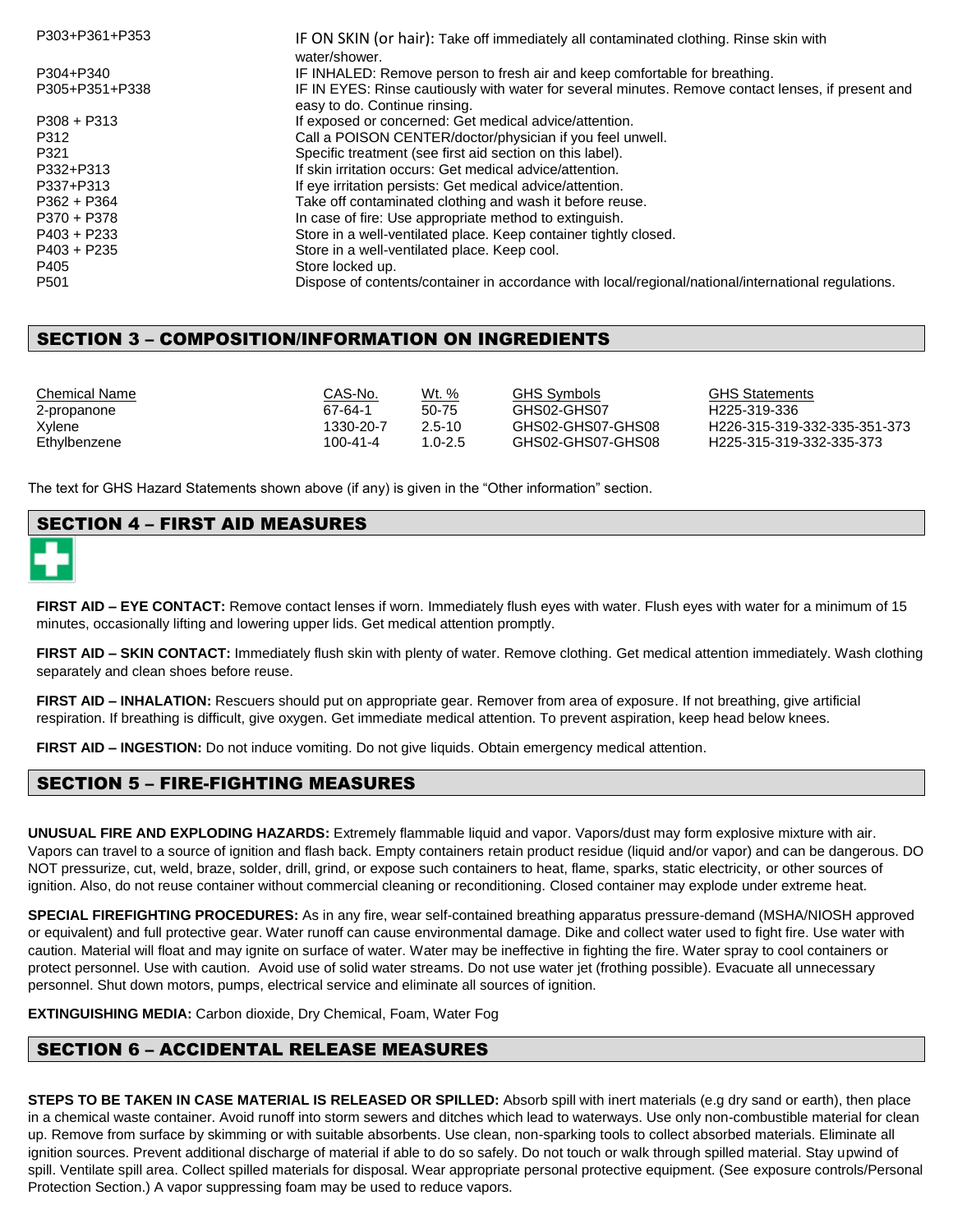# SECTION 7 – HANDLING AND STORAGE



**HANDLING:** Use only in a well ventilated area. Follow all MSDS/label precautions even after containers are emptied because they may retain product residues. Avoid contact with eyes, skin, and clothing. Always open containers slowly to allow any excess pressure to vent. When transferring, follow proper grounding procedures. Use spark-resistant tools. Avoid breathing vapor, fumes or mist. Use explosion proof equipment. Take precautionary measures against static discharge.

**STORAGE:** Containers can build up pressure if exposed to heat (fire). Keep away from heat, sparks, and flame. Keep container closed when not in use. Protect from direct sunlight. Store containers in a cool, well-ventilated place. Material is a static accumulator, which has the potential of forming ignitable vapor-air mixtures in storage tanks.

# SECTION 8: EXPOSURE CONTROLS/PERSONAL PROTECTION

#### **Ingredients with Occupational Exposure Limits**

| <b>Chemical Name</b> | <b>ACGIH TLV-TWA</b> | <b>ACGIH-TLV STEL</b> | <b>OSHA PEL-TWA</b> | <b>OSHA PEL-CEILING</b> |
|----------------------|----------------------|-----------------------|---------------------|-------------------------|
| 2-propanone          | 500 ppm              | 750 ppm               | $1000$ ppm          | N.D                     |
| Xylene               | $100$ ppm            | 150 ppm               | $100$ ppm           | N.D                     |
| Ethylbenzene         | 100 ppm              | $125$ ppm             | $100$ ppm           | N.D                     |

#### **Personal Protection**

CO CO

**Respiratory protection**: A NIOSH/MSHA approved respirators may be necessary under certain circumstances where airborne concentrations are expected to exceed exposure limits.

**Skin Protection:** Wear impervious gloves to prevent contact with the skin. Wear protective gear as needed – apron, suit, boots. Wear long sleeves when contact is likely to occur.

**Eye Protection:** Wear safety glasses with side shields (or goggles) and a face shield.

**Other Protective equipment:** Facilities storing or utilizing this material should be equipped with an eyewash facility and a safety shower.

**Hygienic practices:** Wash thoroughly after handling. Wash hands before eating. Remove contaminated clothing and wash before reuse. Avoid breathing vapors. Do not eat, drink, or smoke in areas where this material is used.

## SECTION 9 – PHYSICAL AND CHEMICAL PROPERTIES

**Appearance:** Liquid **Physical State:** Liquid **Odor:** Typical **Typical Codor Threshold:** N.D **Density, g/cm3:** .852 .852 .852 .8. **pH:** .8. **pH:** .8. **pH:** .8. **pH:** .8. **pH:** .8. **pH:** .8. **pH:** .8. **pH:** .8. **pH:** .8. **pH:** .8. **pH:** .8. **pH:** .8. **pH:** .8. **pH:** .8. **pH:** .8. **pH:** .8. **pH:** .8. **pH:** .8. **pH: Freeze Point, F:** N.D **Viscosity:** N.D **Solubility in water:** Partial **Explosive Limits, vol%:** 1.0 – 12.8 **Boiling Range, F:** 133-288 **Flash Point, F:** 0 Evaporation Rate: N.D Auto Ignition Temp., F: N.D<br> N.D Vapor Pressure: N.D **Vapor Density:** N.D **Vapor Pressure:** N.D

# SECTION 10 – STABILITY AND REACTIVITY

#### **Stability:** No information

**Conditions to avoid:** Avoid impact, friction, heat, sparks, flame and source of ignition.

**Incompatibility:** Keep away from acids. Prevent contact with strong oxidizing agents. Keep separate from alkalies. Prevent contact with halogens.

**Hazardous Decomposition products:** Toxic gases/fumes are given off during burning or thermal decomposition. During combustion carbon dioxide may be formed. During combustion carbon monoxide may be formed. Decomposition releases nitrogen oxides.

**Hazardous Polymerization:** N.D.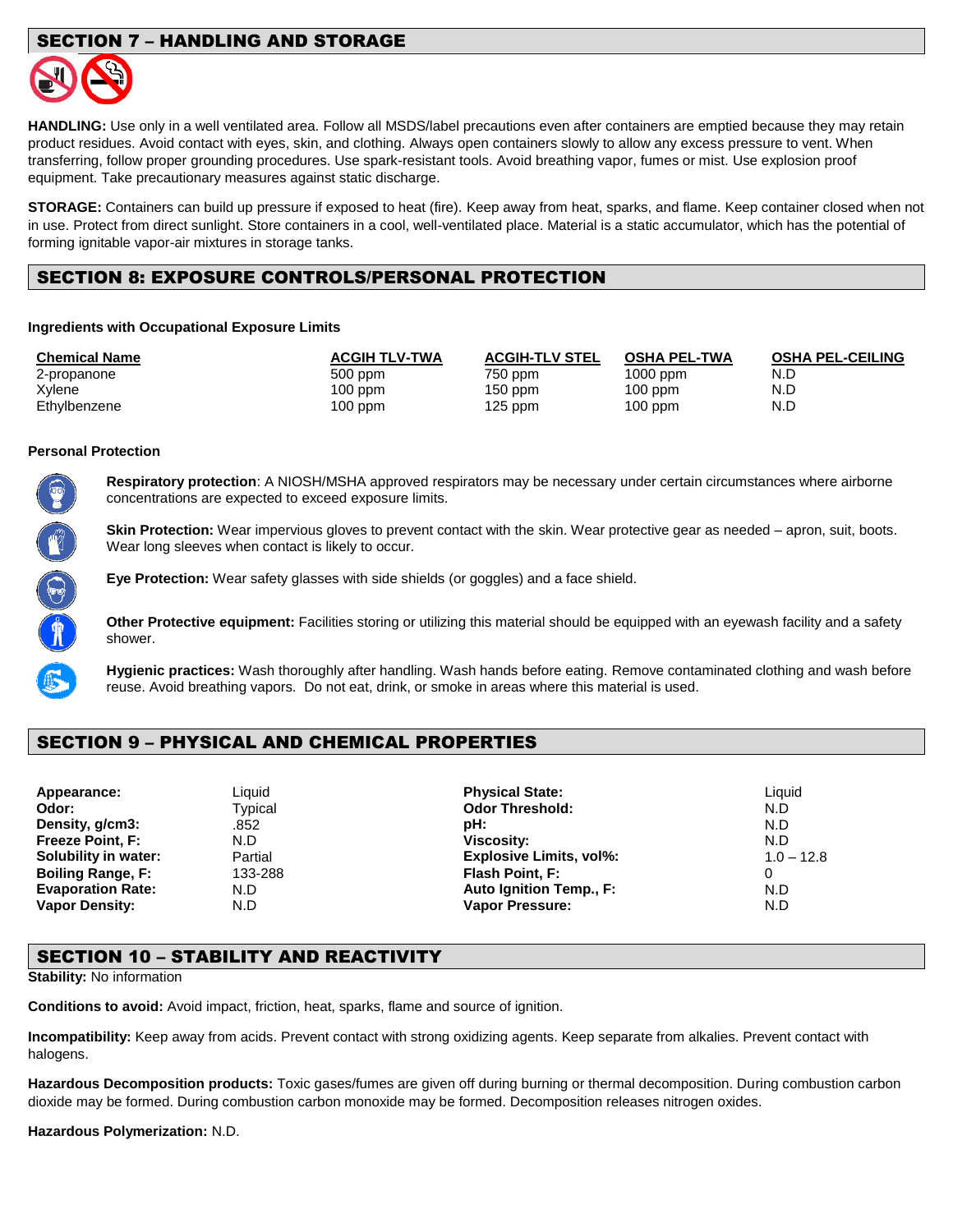# SECTION 11 – TOXICIOLOGICAL INFORMATION

### **Information on Toxicological Events**

**Effects of Overexposure – Inhalation:** Breathing saturated vapors for a few minutes may be fatal. Saturated vapors can be encountered in confined spaces and/or under conditions of poor ventilation. Prolonged inhalation may be harmful. Vapors can cause irritation of the respiratory tract. High concentrations can cause headache, nausea, weakness, lightheadedness, and stupor (CNS depression). Breathing in material may irritate the mucous membranes of the nose, throat bronchi and lungs. May cause dizziness or drowsiness.

**Effects of Overexposure – Skin Contact:** Causes skin irritation. Prolonged or repeated contact can result in defatting and drying of the skin which may result in skin irritation and dermatitis (rash). Personnel with pre-existing skin disorders should avoid contact with this product. Can be absorbed through skin and produce central nervous system effects. Contact with skin may cause mild irritation.

**Effects of Overexposure – Eye Contact:** Causes eye irritation. Symptoms may include stinging, tearing, redness and swelling.

**Effects of Overexposure – Ingestion:** May be fatal if swallowed. Ingestion may result in nausea, vomiting, diarrhea, and restlessness. May cause dizziness and drowsiness or stupor. Ingestion may cause gastrointestinal tract irritation. May cause nausea and diarrhea. Aspiration hazard if swallowed – can enter lungs and cause damage.

**Effects of Overexposure – Chronic Hazards:** Suspect cancer hazard. Significant exposure to this chemical may adversely affect people with chronic disease of the respiratory system, central nervous system, kidney, liver, skin, and/or eyes. Possible brain damage from overexposure. The international Agency for Research on Cancer has evaluated ethylbenzene and classified it as a possible human carcinogen (Group 2B) based on sufficient evidence for carcinogenicity in experimental animals, but inadequate evidence for cancer in exposed humans. Chronic effects of ingestion and subsequent aspiration into the lungs may cause pneumatocele (lung cavity) formation and chronic lung dysfunction.

### **Primary Routes of Entry: Skin contact, skin absorption, inhalation, eye contact**

### **Acute Toxicity Values**

**The Acute effects of this product have not been tested. Data on individual components are tabulated below:** 

| CAS-No.   | Name According to EEC | Oral LD50, mg/kg | Dermal LD50, mg/kg | Vapor LC50.mg/L |
|-----------|-----------------------|------------------|--------------------|-----------------|
| 67-64-1   | 2-propanone           | >2900.0          | >2000.0            | N.D             |
| 1330-20-7 | Xvlene                | >3523            | >4200              | >20.0           |
| 100-41-4  | Ethylbenzene          | 3500             | 15433              | >20.0           |

# SECTION 12 - ECOLOGICAL INFORMATION

**ECOLOGICAL INFORMATION:** No information.

## SECTION 13 – DISPOSAL CONSIDERATIONS



**For more guidance and information contact our Waste Services Division at (262) 658-4000.**

**Always Dispose of any waste in accordance with all local, state and federal regulations.** 

**STEPS TO BE TAKEN IN CASE MATERIAL IS RELEASED OR SPILLED:** Absorb spill with inert materials (e.g dry sand or earth), then place in a chemical waste container. Avoid runoff into storm sewers and ditches which lead to waterways. Use only non-combustible material for clean up. Remove from surface by skimming or with suitable absorbents. Use clean, non-sparking tools to collect absorbed materials. Eliminate all ignition sources. Prevent additional discharge of material if able to do so safely. Do not touch or walk through spilled material. Stay upwind of spill. Ventilate spill area. Collect spilled materials for disposal. Wear appropriate personal protective equipment. (See exposure controls/Personal Protection Section.) A vapor suppressing foam may be used to reduce vapors.

## SECTION 14 – TRANSPORT INFORMATION

**DOT Proper Shipping** Paint related material **Packing Group:** II<br> **PARE REGIST:** POT Hazard Class: A REGISTER SUBCLASS: **DOT UN/NA Number:** UN1263 **Resp. Guide Page:** 128

**DOT Hazard Class:** 3 **Hazard Subclass:** No information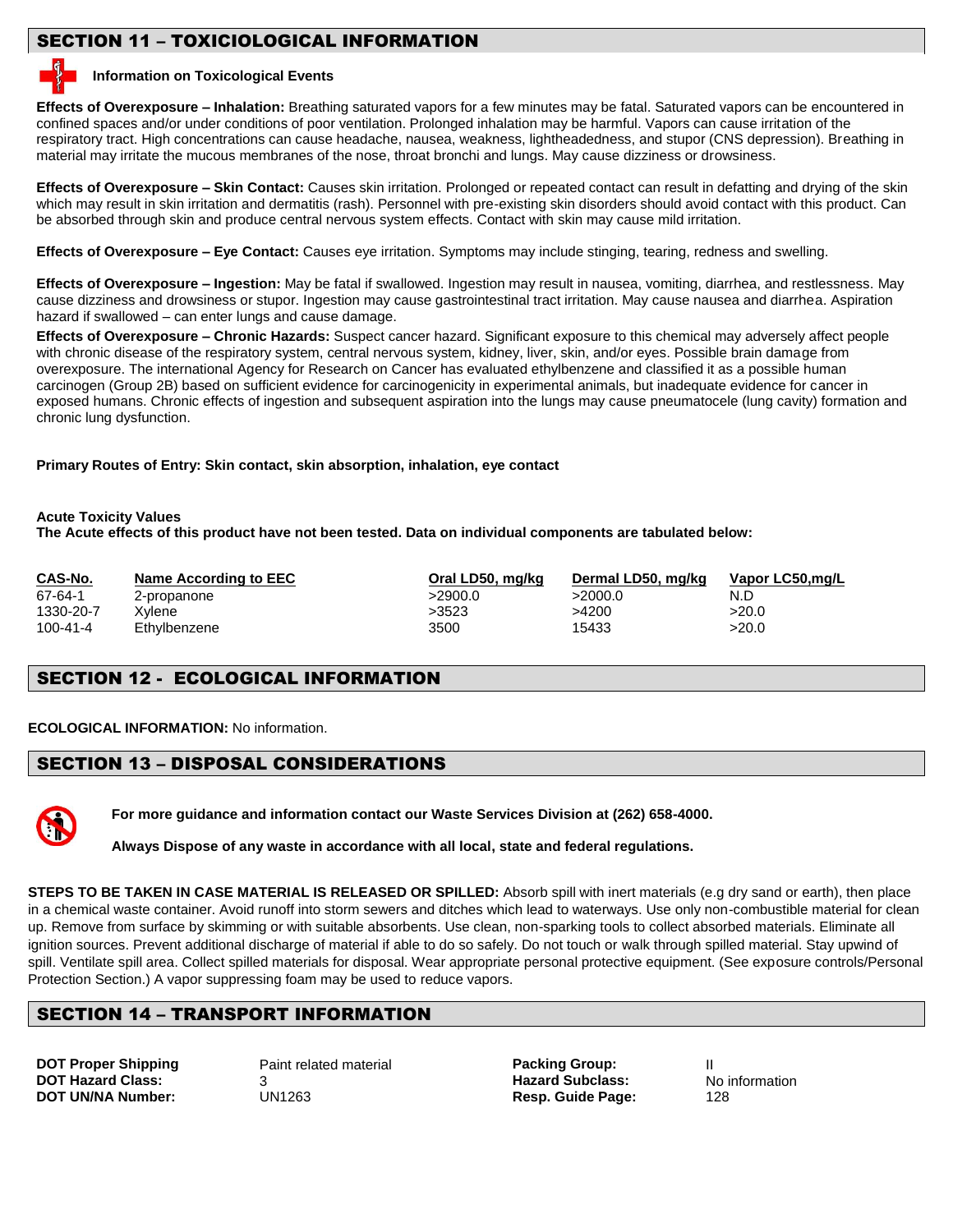# SECTION 15 – REGULATORY INFORMATION

# **U.S Federal Regulations:**

#### **CERCLA – SARA Hazard Category**

This product has been reviewed according to the EPA 'Hazard Categories' promulgated under Sections 311 and 312 of the Superfund Amendment and Reauthorization Act of 1986 (SARA Title III) and is considered, under applicable definitions, to meet the following categories:

Fire Hazard, Acute Health Hazard, Chronic Health Hazard

#### **SARA Section 313:**

This product has been reviewed according to the EPA 'Hazard Categories' promulgated under Sections 311 and 312 of Title III of the Superfund Amendment and Reauthorization Act of 1986 and 40 CFR part 372:

| <b>Chemical Name</b> | CAS-No.        |
|----------------------|----------------|
| Xylene               | 1330-20-7      |
| Ethylbenzene         | $100 - 41 - 4$ |
| Methanol             | 67-56-1        |

#### **Toxic Substance Control Act:**

All components of this product are listed or exempt from listing on the TSCA 8(b) inventory. If identified components of this product are listed under the TSCA 12(b) export notification rule, they will be listed below.

No TSCA components exist in this product.

# **US State Regulations:**

### **New Jersey Right-To-Know:**

|  | The following materials are non-hazardous but are among the top five components in this product. |
|--|--------------------------------------------------------------------------------------------------|

| <b>Chemical Name</b>                                           | CAS-No.    |
|----------------------------------------------------------------|------------|
| Poly (methyl methacrylate/n-butyl metacrylate/methacrylic acid | 28262-63-7 |

#### **Pennsylvania Right to Know:**

The following non-hazardous ingredients are present in the product at greater than 3%.

| <b>Chemical Name</b>                                           | CAS-No.    |
|----------------------------------------------------------------|------------|
| Poly (methyl methacrylate/n-butyl metacrylate/methacrylic acid | 28262-63-7 |

#### **California Proposition 65 Carcinogens**

Warning: The following ingredients present in the product are known to the state of California to cause Cancer.

| <b>Chemical Name</b> | <b>CAS-No.</b> |
|----------------------|----------------|
| Ethylbenzene         | $100 - 41 - 4$ |

#### **California Propositions 65 Reproductive Toxins**

Warning: The following ingredients present in the product are known to the state of California to cause birth defects or other reproductive hazards:

**Chemical Name CAS-No.** 

Methanol 67-56-1

# **International Regulations: As follows -**

#### **Canadian WHMIS:**

This MSDS has been prepared in compliance with Controlled Product Regulations except for the use of the 16 headings.

**WHMIS Class:** No information.